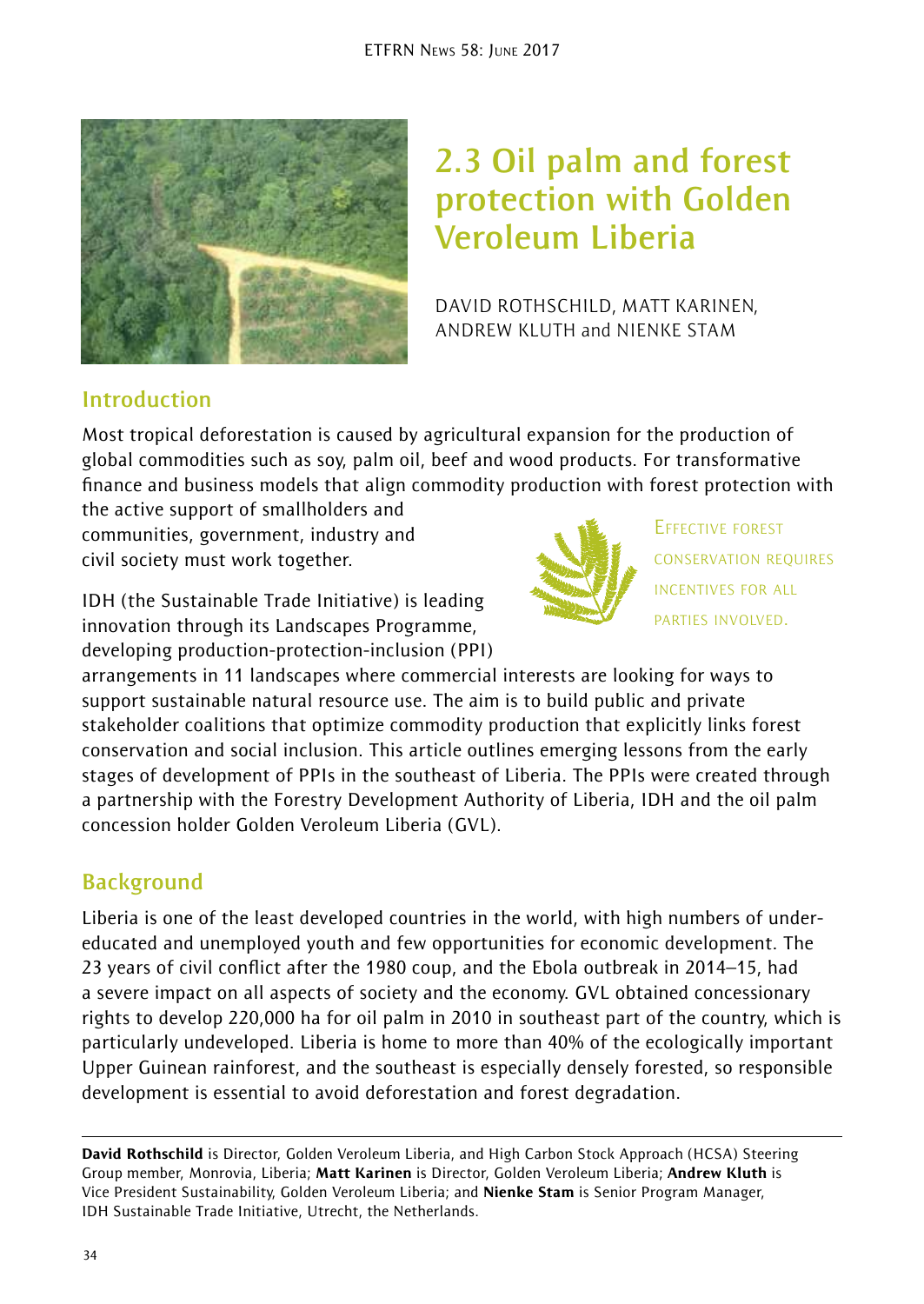GVL's principal investor is Golden Agri-Resources (GAR), the world's second largest palm oil company. GAR announced a Forest Conservation Policy in 2011 stating that new oil palm developments would not contribute to deforestation. GVL adopted its own Forest Conservation Policy in 2013, which aimed to implement development without deforestation and to respect the rights of the host community. The GVL policy commits to no new developments in high carbon stock forests, high conservation value areas or on peatlands. This, the first commitment of its kind in Africa, was piloted with support from The Forest Trust and Greenpeace. It includes a commitment that community agreements must follow principles of free, prior and informed consent (FPIC) and use participatory mapping as mandated by the Roundtable on Sustainable Palm Oil (RSPO), of which GVL is a member.

# **GVL and plantation development**

The Concession Agreement signed by GVL and the Liberian government in 2008 states that land within concession areas "shall be free from encumbrances at the date of handover of such lands." In practice, GVL recognizes that all land it might develop belongs to communities that rightfully assert ownership, typically through traditional land-use rights, but also through acts of law and title deeds. Since the Concession Agreement is valid for 65 years and could be extended for another 33 years, it is essential that GVL builds strong, informed and robust partnerships with communities.

Implementation begins with land identification:

- 1. GVL uses satellite imagery to conduct an initial land cover assessment to identify land suitable for development.
- 2. High conservation value (HCV) and high carbon stock (HCS) assessments classify forest cover into six categories: high-, medium- and low-density forest, young regenerating forest, scrub, and open land, in accordance with the HCS Toolkit. A decision tree assesses whether isolated forest patches should be

conserved or may be developed. In accordance with this approach, GVL develops only on open land and scrub. Third-party consultants conduct Environmental and Social Impact Assessments and verify HCV assessment, as required under RSPO's New Planting Procedure.

3. Results from HCS and HCV evaluations are factored into land cover assessments. Conservation land is first set aside, before assessing what should be set aside for community and other uses, such as riparian buffer zone. The remainder is land available for possible development.



4. Participatory mapping with host communities identifies/confirms the existing/ future areas that cannot be developed; e.g., farmland, culturally important areas (sacred sites and cemeteries), inhabited and abandoned towns, and other important areas (e.g., for harvesting roof thatch).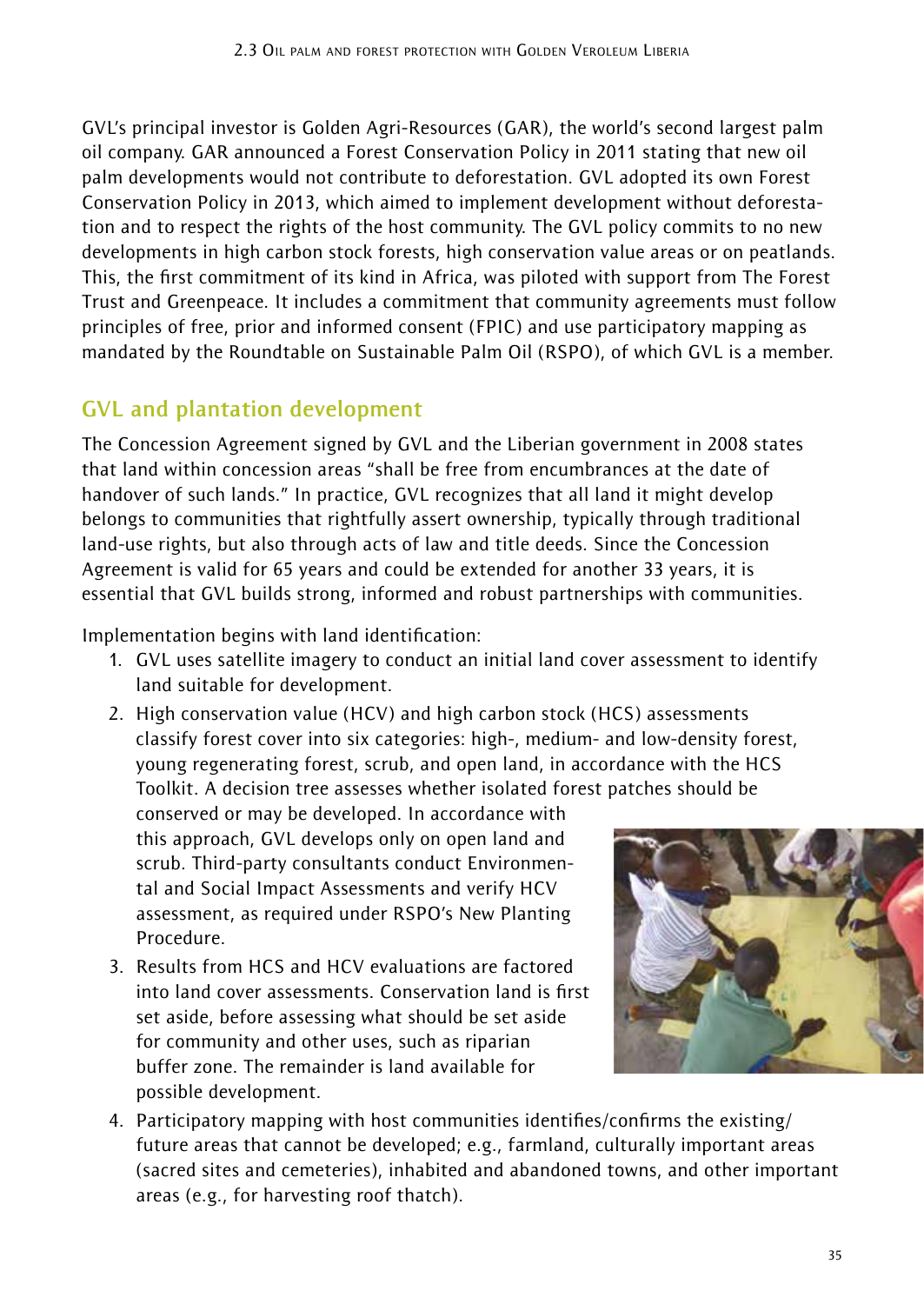5. If and when agreement on developing an area for oil palm is reached, a Memorandum of Understanding (Box 1) between the community and GVL is signed. Typically, GVL plants on an average of around 5–10% of the total community land, once HCV and HCS areas and land needed for other uses is excluded.

#### **Box 1. Memorandum of Understanding**

A Memorandum of Understanding (MOU) sets out expectations on both sides and defines the land that communities will permit GVL to lease and develop. Almost invariably, HCS forests are excluded and are therefore outside the concession areas. GVL has no legal mandate to ensure that these community-owned forest areas are conserved, although MOUs since September 2014 have included a signed map showing HCV/HCS areas that should be conserved. This reaffirms GVL's commitment to its forest conservation policy and to RSPO Principles and Criteria. More recent MOUs also include an appendix that sets out a joint commitment with the community to conserve protected species, riparian buffer zones and forested areas.

#### **Community relations**

A number of notable NGOs and CSOs have been critically watching oil palm development in Liberia, with the view that the age of concessions is over. They argue that instead, investments should be made directly in communities to enable them to improve productivity, possibly as outgrowers selling to concessionaire mills. Liberian concession agreements include a requirement that concessionaires should support the development of outgrower schemes, with approximately 1 ha for every 5 ha of company oil palm. For example, GVL is required to help develop 40,000 ha of outgrower oil palm if the company develops its concession up to the maximum allowed 220,000 ha. However, the concession agreement also states that the Liberian government must obtain funding for the outgrower programme; since this has not happened, the programme has yet to start.

GVL investment has led to the monetization of large areas of land for the first time. This, combined with concerns that traditional land tenure rights, traditional uses and cultural land values are being disregarded or violated, has led to complaints, claims and counter-claims. Sometimes these complaints are legitimate, but, anecdotally at least, they are also at time motivated by prospects of personal or political gain.

GVL acknowledges that it did not get land agreement processes right in its early days of operation, resulting in a complaint to RSPO and a stop-development order in the affected community. GVL was held under a high level of scrutiny thereafter, but has made substantial investments to improve FPIC processes and continues to review and refine them with feedback and experience. By the end of 2016, GVL had developed some 15,000 ha and employed more than 3,700 people, who were estimated to locally support and benefit between 15,000 and 30,000 household members, dependents and other people.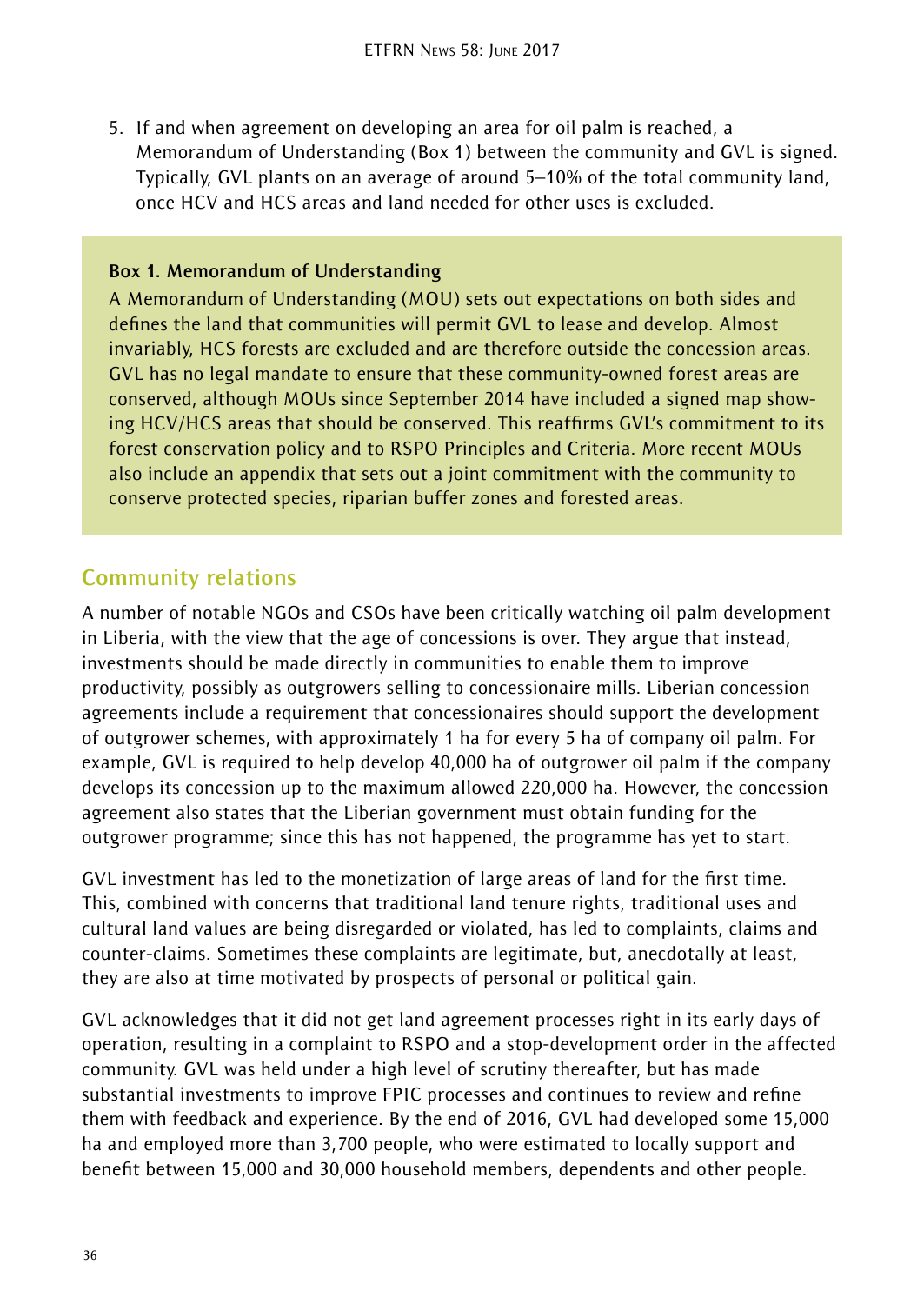# **Limitations of the FCP and HCS approaches**

GVL's operations are expanding in a manner that is verifiably free of deforestation, but the company is aware that its presence opens up opportunities for deforestation outside its immediate control. It has no legal enforcement capability outside its concession areas, so the way it applies its forest conservation policy and the HCS Toolkit can address only its direct impacts. In-migration — with the prospect of jobs, high rates of population growth and easier access to high forest cover areas as a result of road improvements means that indirect pressures on forests are heightened. Despite joint commitments to conserving forested areas included in MOUs, GVL acknowledges that it and signatory communities do not have a process for holding each other accountable to ensure that both parties honour this commitment. Community forests and other forested areas of community land can be sizeable (40,000 ha is not uncommon) and may comprise 80–90% of total community land. These forest areas can include rich biodiversity, yet most have no legal or formal protected status.

GVL recognizes that a meaningful zero deforestation policy requires working integrally with communities and smallholders in the producing region, as well as raising the legal protection status of forested areas. It is essential to encourage full community participation in the conservation and management of HCV and HCS set-asides, and recognizing their rights and assuring them continued access to their cultural HCV forest

resources. For communities to adopt such conservation and forest protection initiatives willingly, incentives must be provided within long term agreements to ensure the accountability of all parties involved.

#### **Production, Protection and Inclusion agreements**

So, is there an investment model that can help address this incentive gap for active forest protection? IDH and GVL believe that community outgrower programmes and forest protection — if combined in a design that guarantees production, protection and inclusion — has the potential of



becoming the leading model for concession development in Liberia. In 2015, the country's Forestry Development Authority and IDH, with the support of Norway, partnered to protect forests threatened by agro-commodity expansion. They realized that effective forest conservation requires working with communities to increase agricultural income on existing farmland. The community oil palm outgrower scheme was one immediately evident opportunity, due to its expected high revenues, and because investments in tree crops are long term, as are investments in forest conservation.

The production-protection-inclusion approach was developed to combine investment in inclusive agricultural productivity with strong incentives for forest protection. Looking at lessons learned from oil palm development in Southeast Asia, the partners incorporated four key elements in the production-protection-inclusion approach: 1) respecting and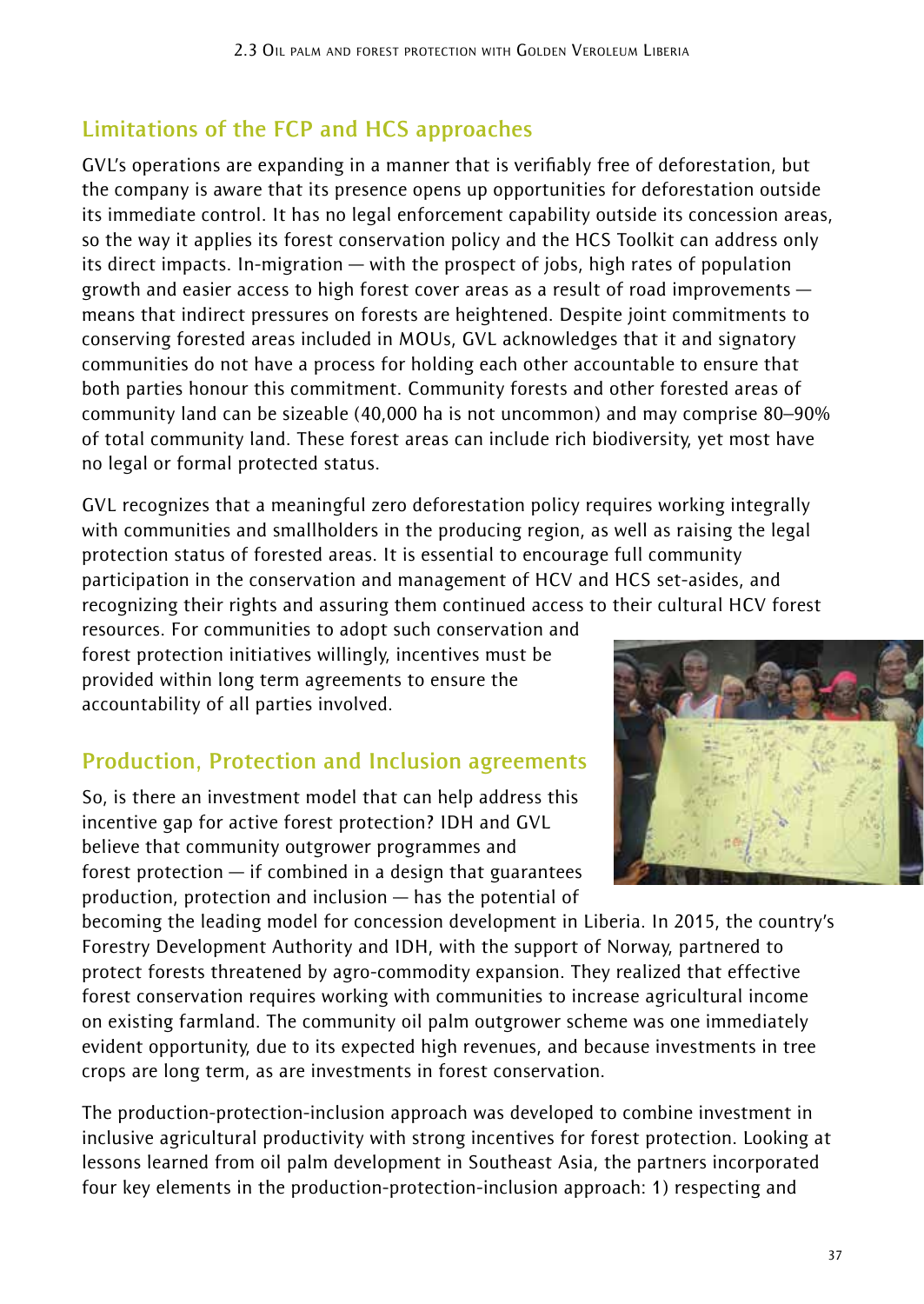strengthening community land rights; 2) free, prior and informed consent; 3) development of zero deforestation concession; and 4) strong monitoring and continued incentives to support forest and biodiversity protection.

Work began with a proposal for communities in the GVL concession, in partnership with IDH and FDA, to raise capital for investing in community oil palm farms, while leveraging this investment to create incentives for forest conservation. This introduced productionprotection agreements (PPAs) as a form of public-private-community forest protection governance. Through these agreements, communities commit to conserve, actively monitor and manage forests in exchange for access to investment capital and technical assistance to establish community oil palm farms. The investment model includes an annual income paid to communities, which is conditional on verified compliance with a forest protection plan that communities must commit to as a condition of the PPA.

The first round of investment is with six to eight communities for 4,000 ha of community oil palm farmland, leveraging at least 20,000 ha of HCV/HCS forest conservation. Key investors, who provided cash and long-term instruments, include the Investment Fund for Production Protection, which was launched at the Davos World Economic Forum in January 2017. GVL, the concession holding company, is another key investor.

The initiative builds on a key lesson: parties must work within an agreed and consistent framework to achieve effective forest conservation. The strengths that GVL brings are expertise in palm oil management, its agreement for palm oil fruits, its community engagement capacity and its environmental monitoring and management team. These provide an essential interface in conservation planning and management in coordination with communities and the Forestry Development Authority. The authority is mandated to monitor forest conservation and ensure that companies and communities protect forests



— which also triggers annual incentive payments to communities. IDH's temporary role is to work with the government and GVL to raise investment capital, and to coordinate the provision of technical assistance and capacity building so partners can fulfil their programme obligations.

# **Addressing risks**

The focus of technical assistance and community capacity building is overcoming three key risks. The first is the risk that communities will sign agreements without fully understanding or agreeing to all their commitments, such as their

role in forest conservation and potential liabilities. To overcome this, decision making around oil palm loans and PPAs must be underpinned by community-level free, prior and informed decision making. The process will include providing information to communities; built-in checkpoints leading to any eventual investment decision; external governance capacity building and legal support; and external validation of full compliance with FPIC principles prior to investment and signing of the agreement.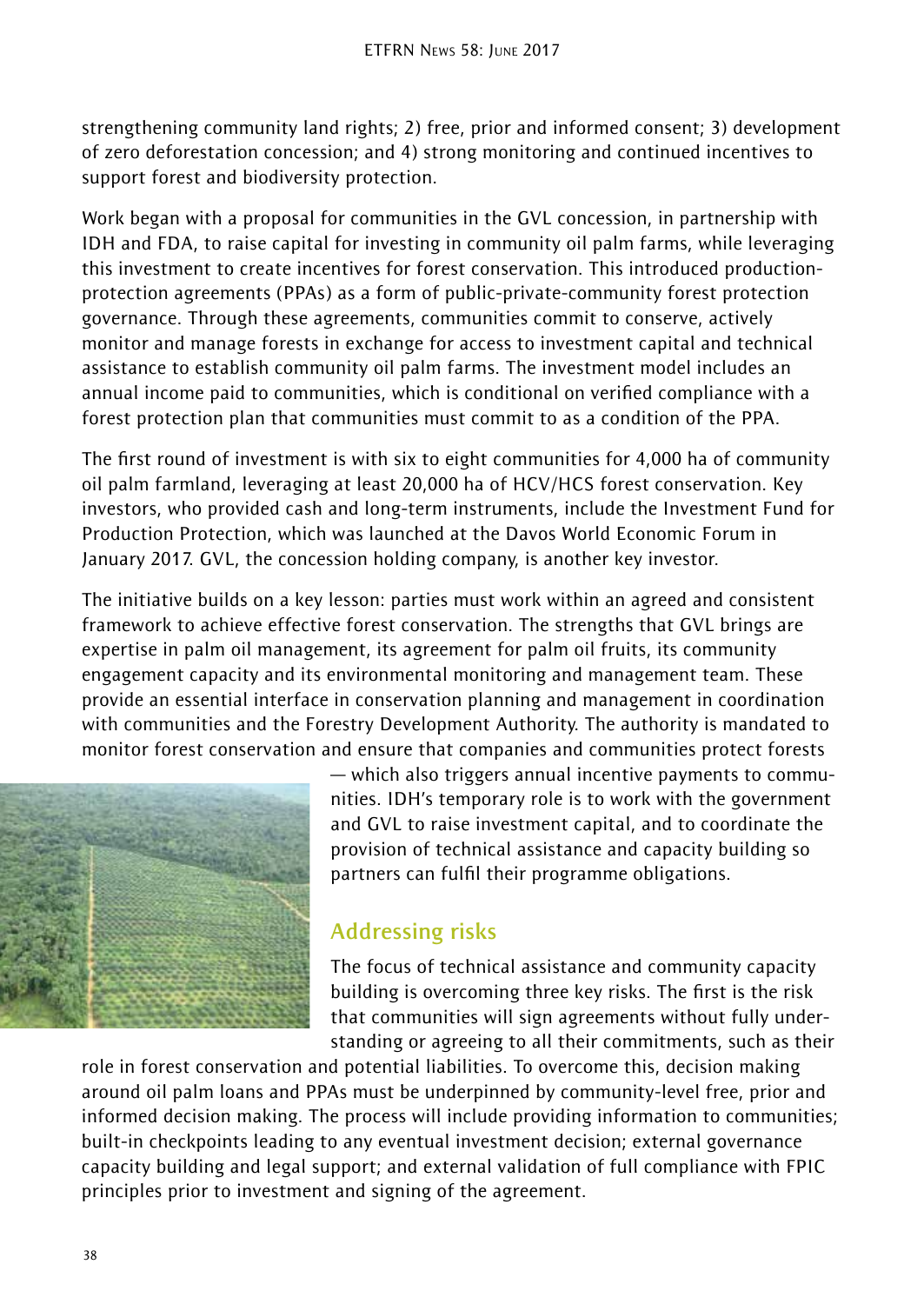The second risk relates to unequal benefit sharing, or elite capture (from within or outside of the community) of benefits, financial or otherwise, and the marginalization of some people due to inadequate governance systems. To support inclusive community decision making and benefit sharing, external partners must be trained and provided with

resources to support communities in building accountable and inclusive governance structures for decision making related to their oil palm and forest protection commitments.

The third risk relates to economic and livelihood factors, including the possible low profitability of palm oil as a core cash crop, singlecrop dependency, and possible food insecurity due to less land being available for food crops. In response to this risk, communities that are unable to set aside sufficient land to ensure food security or options to diversify income will not be eligible for the investment. Investment partners must work with communities to support effective land-use planning and provide technical assistance for income diversification and food security.



Historically, the benefits from natural resources that reach local communities in Liberia have been spent on local infrastructure, such as building a school or community meeting place. Through farmer

field schools and marketing programmes, the aim of the partnership is to support communities by investing oil palm revenues productively to improve resilience and food security.

# **Emerging lessons**

This pioneering production-protection-inclusion approach is based on the realization that communities can take leadership roles in zero deforestation commitments only if they are provided with appropriate incentives. An emerging lesson is that if PPAs are to succeed, capacity building will be necessary, not only for communities but for all local stakeholders, including national and local government and government agencies, NGOs and CSOs, and GVL field staff. Ongoing engagement, communication and capacity building needs to be expanded to include all these stakeholder groups in order to adopt zero deforestation and forest protection.

Outside of Liberia, a precondition for scaling up such initiatives is that policies, markets and financiers offer incentives to companies and communities that protect forests. This includes clear commitments from buyers to source only from companies that effectively implement zero deforestation policies, improved traceability of palm oil to verified zero deforestation landscapes and jurisdictions, stronger commitments from international finance to invest only in zero deforestation production, and agricultural intensification on degraded lands that is combined with forest protection incentives.